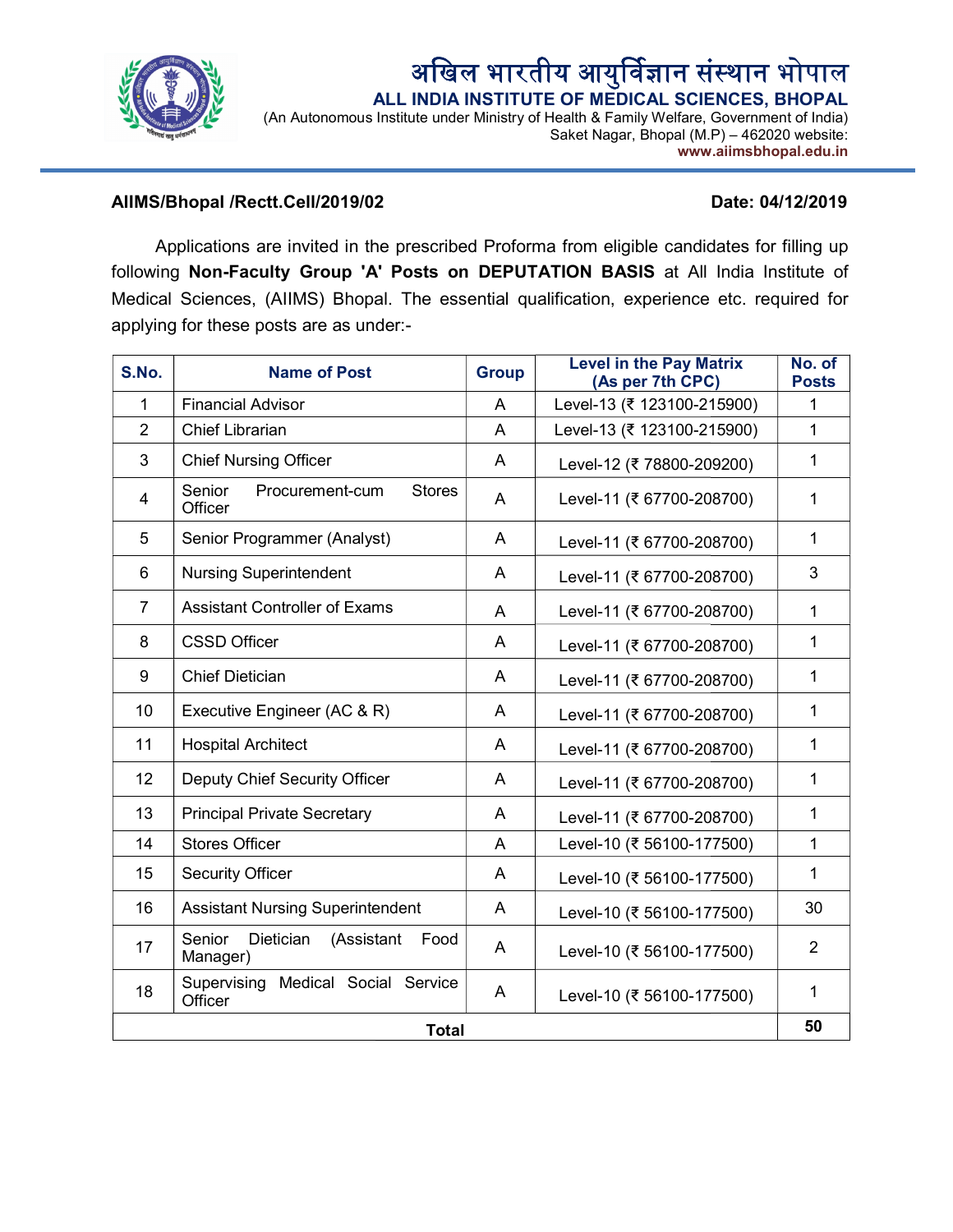## ESSENTIAL ELIGIBILITY DETAILS

| S.        | <b>Name of the Post</b>                                                                                                                                                                  | Level in the Pay Matrix (As per 7th CPC)                                                                              |  |  |  |  |  |
|-----------|------------------------------------------------------------------------------------------------------------------------------------------------------------------------------------------|-----------------------------------------------------------------------------------------------------------------------|--|--|--|--|--|
| <b>No</b> | <b>Essential Eligibility criteria</b>                                                                                                                                                    |                                                                                                                       |  |  |  |  |  |
| 1.        | <b>Financial Advisor</b>                                                                                                                                                                 | Level-13 (₹ 123100-215900)                                                                                            |  |  |  |  |  |
|           | Essential:-<br><b>Transfer on Deputation</b>                                                                                                                                             |                                                                                                                       |  |  |  |  |  |
|           | (Including short term contract)                                                                                                                                                          |                                                                                                                       |  |  |  |  |  |
|           | Officers under the Central/State/U.T. Governments/Universities/Statutory/ Autonomous                                                                                                     |                                                                                                                       |  |  |  |  |  |
|           | Bodies or Research and Development Organizations                                                                                                                                         |                                                                                                                       |  |  |  |  |  |
|           | (i) holding analogous posts on regular basis, $OR$                                                                                                                                       |                                                                                                                       |  |  |  |  |  |
|           | (ii) With 5 Years regular service from Organized Account Services in the grade pay of                                                                                                    |                                                                                                                       |  |  |  |  |  |
|           | Rs.7600 OR                                                                                                                                                                               |                                                                                                                       |  |  |  |  |  |
|           | (iii). Officers with Five Years regular service at the level of Deputy Secretary of Central<br>Government in the grade pay of Rs.7600 and having THREE Years' experience in the field of |                                                                                                                       |  |  |  |  |  |
|           | finance and accounts.                                                                                                                                                                    |                                                                                                                       |  |  |  |  |  |
|           |                                                                                                                                                                                          |                                                                                                                       |  |  |  |  |  |
| 2.        | <b>Chief Librarian</b>                                                                                                                                                                   | Level-13 (₹ 123100-215900)<br>Essential:- Officers under the Central/State/U.T. Governments/ Universities/ Statutory/ |  |  |  |  |  |
|           | Autonomous Bodies or Research and Development Organizations                                                                                                                              |                                                                                                                       |  |  |  |  |  |
|           |                                                                                                                                                                                          | holding analogous posts on regular basis with at least 5/8 years of regular service in the post                       |  |  |  |  |  |
|           | in the scale of Rs. 3000/4500 respectively, or equivalent and possessing the following                                                                                                   |                                                                                                                       |  |  |  |  |  |
|           | qualifications and experience:<br>Essential:                                                                                                                                             |                                                                                                                       |  |  |  |  |  |
|           | Atleast a second class Master's Degree in Science (preferably in Biological<br>i)                                                                                                        |                                                                                                                       |  |  |  |  |  |
|           | Sciences) of a recognized University or equivalent;                                                                                                                                      |                                                                                                                       |  |  |  |  |  |
|           | Degree or equivalent Diploma in Library Science of a recognized Institution or<br>ii)<br>University; and                                                                                 |                                                                                                                       |  |  |  |  |  |
|           | iii)<br>7 years' experience in a supervisory capacity in a library of standing.                                                                                                          |                                                                                                                       |  |  |  |  |  |
|           | Desirable:                                                                                                                                                                               |                                                                                                                       |  |  |  |  |  |
|           | Master's Degree in Library Science.<br>i)<br>Training in Medical Librarianship.<br>ii)                                                                                                   |                                                                                                                       |  |  |  |  |  |
|           | Experience of documentation work in a responsible capacity;<br>iii)                                                                                                                      |                                                                                                                       |  |  |  |  |  |
|           | Knowledge of Sanskrit and any modern European language other than English.<br>iv)                                                                                                        |                                                                                                                       |  |  |  |  |  |
|           | Librarian selection Grade of AIIMS with 8 years of regular service in the grade<br>V)<br>shall also be considered (if he possesses the qualification mentioned at Sr. No.                |                                                                                                                       |  |  |  |  |  |
|           | $9(c)$ above) and in case he is selection (on consideration of all those who have                                                                                                        |                                                                                                                       |  |  |  |  |  |
|           |                                                                                                                                                                                          | applied) the appointment shall be treated as promotion.                                                               |  |  |  |  |  |
| 3.        | <b>Chief Nursing Officer</b><br><b>Essential:</b>                                                                                                                                        | Level-12 (₹ 78800-209200)                                                                                             |  |  |  |  |  |
|           |                                                                                                                                                                                          | Officers of the State/Central Government or Statutory/ Autonomous Bodies holding                                      |  |  |  |  |  |
|           | analogous posts on regular basis :                                                                                                                                                       |                                                                                                                       |  |  |  |  |  |
|           | <b>OR</b>                                                                                                                                                                                |                                                                                                                       |  |  |  |  |  |
|           |                                                                                                                                                                                          | With 5 years of regular service in the post in the relevant field in the PB-3 with Grade Pay of                       |  |  |  |  |  |
|           | Rs.6600/- OR                                                                                                                                                                             |                                                                                                                       |  |  |  |  |  |
|           | With 10 years of regular service in the post in the relevant field in the PB-3 with Grade Pay of<br>Rs. 5400/-                                                                           |                                                                                                                       |  |  |  |  |  |
|           | And                                                                                                                                                                                      |                                                                                                                       |  |  |  |  |  |
|           | Possessing educational qualification of M.Sc Nursing from an Indian Nursing Council                                                                                                      |                                                                                                                       |  |  |  |  |  |
|           | recognized Institute /University                                                                                                                                                         |                                                                                                                       |  |  |  |  |  |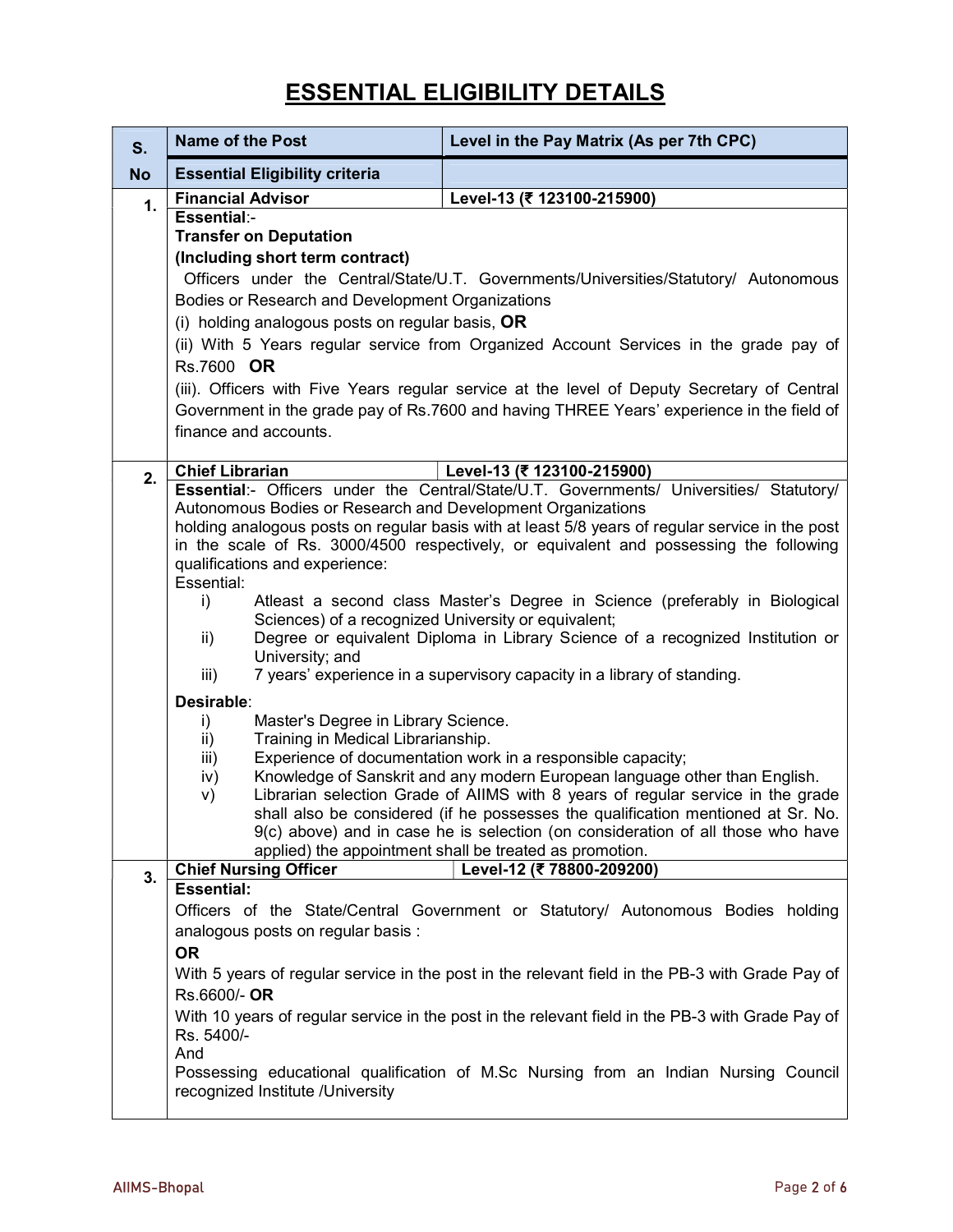| 4. | <b>Senior</b><br><b>Procurement-cum</b><br><b>Stores</b><br>Level-11 (₹ 67700-208700)<br><b>Officer</b>                                                                                                                                                                                                                                                                                                                                                                                                                                                                                     |  |  |  |  |  |  |
|----|---------------------------------------------------------------------------------------------------------------------------------------------------------------------------------------------------------------------------------------------------------------------------------------------------------------------------------------------------------------------------------------------------------------------------------------------------------------------------------------------------------------------------------------------------------------------------------------------|--|--|--|--|--|--|
|    | Essential: Officers of Central/State Govt./ U.T. Governments, failing which officers of Central<br>Statutory/Autonomous Bodies holding analogous post on regular basis or with 5/8 years of<br>regular service in the grade pay of Rs. 5400/4800 respectively and possessing the following:<br>(a) Degree of a recognised University or equivalent;<br>(b) Post Graduate Degree/ Diploma in Materials Management of a recognised<br>University/Institution or equivalent; and<br>(c) Not less than 5 years' experience in a supervisory capacity in handling stores,<br>preferably medical. |  |  |  |  |  |  |
| 5. | Level-11 (₹ 67700-208700)<br><b>Senior Programmer (Analyst)</b>                                                                                                                                                                                                                                                                                                                                                                                                                                                                                                                             |  |  |  |  |  |  |
|    | Essential: Officers from Ministries/ Departments of Government of India/State Government /<br>Union Territories / Statutory/ Autonomous Bodies holding analogous posts on regular basis or<br>with 5 years of regular service in the PB- $3 + GP$ of 5400/-.                                                                                                                                                                                                                                                                                                                                |  |  |  |  |  |  |
|    | Having educational qualification mentioned below:                                                                                                                                                                                                                                                                                                                                                                                                                                                                                                                                           |  |  |  |  |  |  |
|    | BE/B.Tech/MCA/BSc with Diploma in Computer Application +10 years' experience in IT<br>systems/ Networking/ Hardware configuration/ Software Programming in Ministries/<br>Departments of Government of India/State Government/Union Territories/ Statutory/<br>Autonomous Bodies.                                                                                                                                                                                                                                                                                                           |  |  |  |  |  |  |
| 6. | <b>Nursing Superintendent</b><br>Level-11 (₹ 67700-208700)                                                                                                                                                                                                                                                                                                                                                                                                                                                                                                                                  |  |  |  |  |  |  |
|    | Essential: Officers of the State/ Central Government or Statutory/ Autonomous Bodies<br>holding analogous posts<br><b>OR</b><br>Deputy/ Assistant Nursing Superintendent with 5 years regular service in the grade pay of Rs.<br>5400.                                                                                                                                                                                                                                                                                                                                                      |  |  |  |  |  |  |
| 7. | Assistant Controller of Examinations   Level-11 (₹ 67700-208700)                                                                                                                                                                                                                                                                                                                                                                                                                                                                                                                            |  |  |  |  |  |  |
|    | Essential :-<br>Officer working under Central Government including Delhi Administration, Central Statutory/<br>Autonomous organization and holding analogous post or having 5/8 years of regular service<br>in the posts carrying pay scale of Rs. 2200-4000/2000-3500 (Pre-revised) / Rs. 8000-<br>13500/6500-10500 (Revised)- respectively and possessing the following:<br>Degree of a recognized University or equivalent and<br>(a)<br>Track record of absolute integrity and proved ability to maintain strict confidentiality of<br>(b)<br>official matters.<br>Desirable:           |  |  |  |  |  |  |
|    | Experience in organizing examinations/ competitive test.                                                                                                                                                                                                                                                                                                                                                                                                                                                                                                                                    |  |  |  |  |  |  |
| 8. | <b>CSSD Officer</b><br>Level-11 (₹ 67700-208700)<br>Essential: Officers of Central/State Govt./ Autonomous/ Statutory Organization holding<br>analogous post on regular basis OR<br>CSSD Supervisor with five/seven years of regular service in the grade pay of Rs.5400 or                                                                                                                                                                                                                                                                                                                 |  |  |  |  |  |  |
|    | 4600 respectively.<br><b>Chief Dietician</b><br>Level-11 (₹ 67700-208700)                                                                                                                                                                                                                                                                                                                                                                                                                                                                                                                   |  |  |  |  |  |  |
| 9. | <b>Essential:</b><br>Officers under the Central/State/U.T. Governments or of Autonomous/Statutory Bodies<br>holding analogous posts on regular basis or with 5/8 years of regular service in the grade pay<br>of Rs. 2200/4000/- 2000-3500/- respectively and possessing the following qualifications and                                                                                                                                                                                                                                                                                   |  |  |  |  |  |  |
|    | experience<br>M.Sc. (Food & Nutrition); and<br>ı.                                                                                                                                                                                                                                                                                                                                                                                                                                                                                                                                           |  |  |  |  |  |  |
|    | 10 years of practical experience as Dietician in a large teaching hospital and<br>ii.                                                                                                                                                                                                                                                                                                                                                                                                                                                                                                       |  |  |  |  |  |  |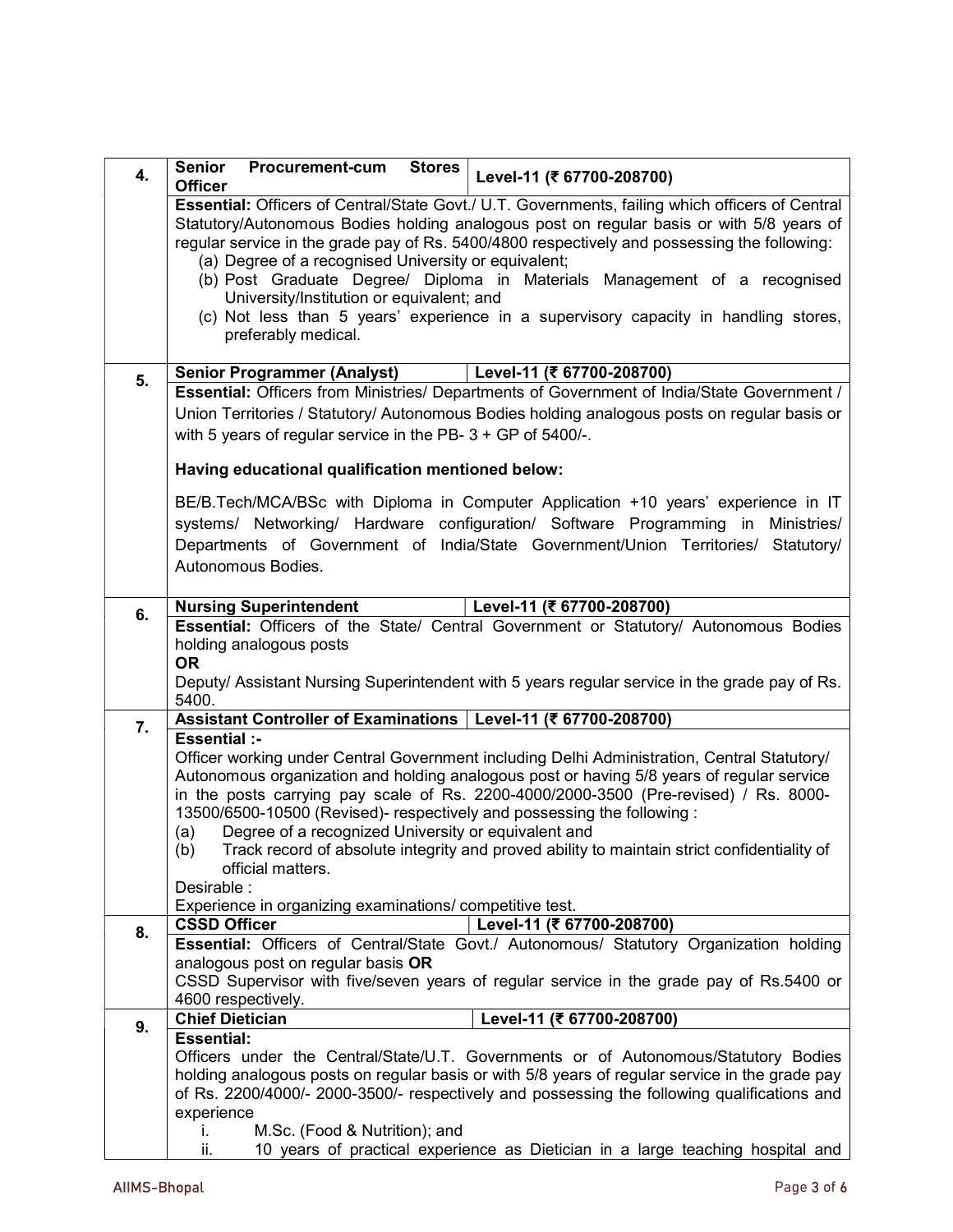| 10. | <b>Executive Engineer (AC &amp; R)</b>                                                                                                                                                                                                                                                    | Level-11 (₹ 67700-208700)                                                                     |  |  |  |  |
|-----|-------------------------------------------------------------------------------------------------------------------------------------------------------------------------------------------------------------------------------------------------------------------------------------------|-----------------------------------------------------------------------------------------------|--|--|--|--|
|     | <b>Essential Eligibility Criteria: -</b>                                                                                                                                                                                                                                                  |                                                                                               |  |  |  |  |
|     | Holding an analogous post on regular basis or with 8 years of regular service in the<br>(a)<br>post of Assistant Engineer (Elect.);<br>Possessing a degree in Mechanical Engineering/ Electrical Engineering; and<br>(b)<br>Having at least 5 years of experience in A/c. & Refgn.<br>(c) |                                                                                               |  |  |  |  |
|     |                                                                                                                                                                                                                                                                                           |                                                                                               |  |  |  |  |
|     |                                                                                                                                                                                                                                                                                           |                                                                                               |  |  |  |  |
|     |                                                                                                                                                                                                                                                                                           |                                                                                               |  |  |  |  |
|     |                                                                                                                                                                                                                                                                                           | From CPWD/other Central Govt. Departments or Central Statutory/ Autonomous Bodies shall be    |  |  |  |  |
|     | considered.                                                                                                                                                                                                                                                                               |                                                                                               |  |  |  |  |
|     | <b>Hospital Architect</b>                                                                                                                                                                                                                                                                 | Level-11 (₹ 67700-208700)                                                                     |  |  |  |  |
| 11. |                                                                                                                                                                                                                                                                                           | Essential: Architects or officers in equivalent grade in CPWD Possessing a Degree in          |  |  |  |  |
|     | Architecture and having not less than 5 years' experience in the line. In the event of suitable<br>officers not being available from CPWD, similar officers from other Central Government                                                                                                 |                                                                                               |  |  |  |  |
|     |                                                                                                                                                                                                                                                                                           |                                                                                               |  |  |  |  |
|     | departments or Central Autonomous/ Statutory Bodies or Public Sector Undertakings may                                                                                                                                                                                                     |                                                                                               |  |  |  |  |
|     | be considered.                                                                                                                                                                                                                                                                            |                                                                                               |  |  |  |  |
|     | <b>Deputy Chief Security Officer</b>                                                                                                                                                                                                                                                      | Level-11 (₹ 67700-208700)                                                                     |  |  |  |  |
| 12. |                                                                                                                                                                                                                                                                                           | Essential: Officers of the Police Departments of the Central/State/UT or Officers of the Para |  |  |  |  |
|     | Military Forces, holding analogous posts on regular basis                                                                                                                                                                                                                                 |                                                                                               |  |  |  |  |
|     |                                                                                                                                                                                                                                                                                           | OR with 5/8 years regular service in the grade pay of Rs. 2200-4000/ 2000-3500 or             |  |  |  |  |
|     | respectively and preferably having experience connected with security, handling agitations                                                                                                                                                                                                |                                                                                               |  |  |  |  |
|     | /strikes of employees.                                                                                                                                                                                                                                                                    |                                                                                               |  |  |  |  |
| 13. | <b>Principal Private Secretary</b>                                                                                                                                                                                                                                                        | Level-11 (₹ 67700-208700)                                                                     |  |  |  |  |
|     |                                                                                                                                                                                                                                                                                           |                                                                                               |  |  |  |  |
|     | Essential: Officers of Central/State Government or Central/State Statutory/ Autonomous                                                                                                                                                                                                    |                                                                                               |  |  |  |  |
|     | Bodies holding analogous posts OR with at least 7 years of regular service in the post with                                                                                                                                                                                               |                                                                                               |  |  |  |  |
|     | Grade Pay of Rs. 4600 or higher.                                                                                                                                                                                                                                                          |                                                                                               |  |  |  |  |
|     | <b>Stores Officer</b>                                                                                                                                                                                                                                                                     | Level-10 (₹ 56100-177500)                                                                     |  |  |  |  |
| 14. | <b>Essential:</b>                                                                                                                                                                                                                                                                         | Officers of Central/State/U.T. Governments failing which officers of Central                  |  |  |  |  |
|     |                                                                                                                                                                                                                                                                                           | Statutory/Autonomous Bodies holding analogous posts on regular basis or with 3/5 years of     |  |  |  |  |
|     |                                                                                                                                                                                                                                                                                           | regular service in the scale of Rs. 2000-3200 / 1640-2900 and possessing the following:       |  |  |  |  |
|     | Degree from a recognized University or equivalent;<br>İ.                                                                                                                                                                                                                                  |                                                                                               |  |  |  |  |
|     | ii.                                                                                                                                                                                                                                                                                       | Post-graduate Degree/Diploma in Material Management of a recognized University/               |  |  |  |  |
|     | Institution or equivalent: and                                                                                                                                                                                                                                                            |                                                                                               |  |  |  |  |
|     | Not less than 5 years' experience in a supervisory capacity in handling stores,<br>iii.<br>preferably medical.                                                                                                                                                                            |                                                                                               |  |  |  |  |
|     |                                                                                                                                                                                                                                                                                           |                                                                                               |  |  |  |  |
| 15. | <b>Security Officer</b>                                                                                                                                                                                                                                                                   | Level-10 (₹ 56100-177500)                                                                     |  |  |  |  |
|     |                                                                                                                                                                                                                                                                                           | Essential: Officers of the Police Departments of the Central/State/UT Governments. OR         |  |  |  |  |
|     | Officers of the Para Military Forces, holding analogous posts on regular basis OR with 7                                                                                                                                                                                                  |                                                                                               |  |  |  |  |
|     |                                                                                                                                                                                                                                                                                           | years regular service in the pay scale of Rs. 1640-2900 preferably having experience          |  |  |  |  |
|     | connected with security, handling agitations/strikes of employees.<br><b>Assistant Nursing Superintendent</b><br>Level-10 (₹ 56100-177500)                                                                                                                                                |                                                                                               |  |  |  |  |
| 16. |                                                                                                                                                                                                                                                                                           | <b>Essential:</b> Officers of the State/ Central Government or Statutory/ Autonomous Bodies   |  |  |  |  |
|     |                                                                                                                                                                                                                                                                                           |                                                                                               |  |  |  |  |
|     | holding analogous posts, OR<br>Staff Nurse Grade I (Nursing Sisters) with 3 years regular service in the Grade Pay of Rs.<br>4800. And                                                                                                                                                    |                                                                                               |  |  |  |  |
|     |                                                                                                                                                                                                                                                                                           |                                                                                               |  |  |  |  |
|     |                                                                                                                                                                                                                                                                                           |                                                                                               |  |  |  |  |
|     | Possessing the following educational qualification and experience:                                                                                                                                                                                                                        |                                                                                               |  |  |  |  |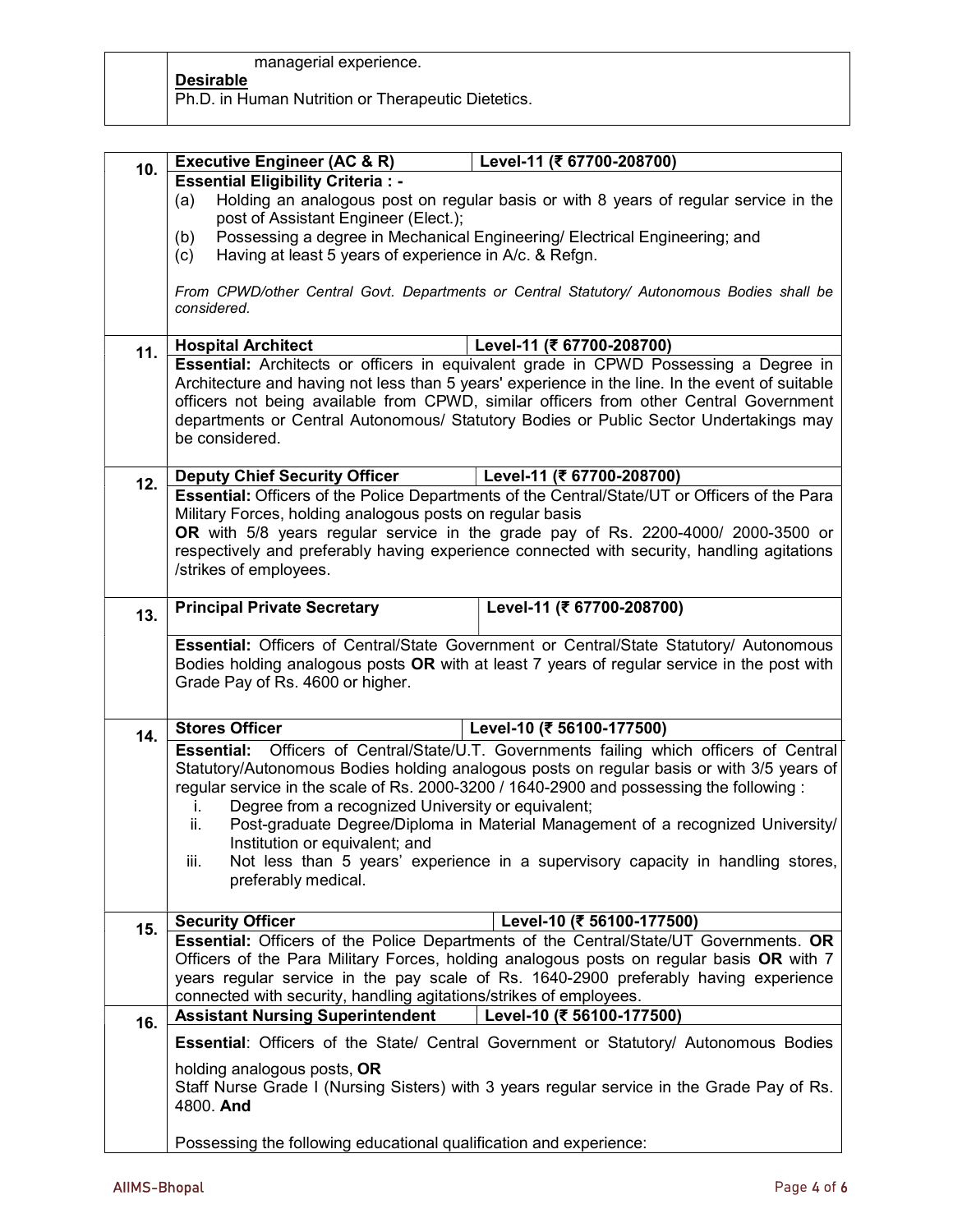|     | B.Sc. Nursing (4 year course) from a recognized institute/university, OR<br>i.<br>B.Sc. (Post-certificate) or equivalent such as B.Sc. Nursing (Post-basic) (2 year<br>course) from a recognized institute/university.<br>Should be registered with the Indian Nursing Council/ State Nursing Council<br>ii.                                                                                                                                                                                                     |  |  |  |  |  |
|-----|------------------------------------------------------------------------------------------------------------------------------------------------------------------------------------------------------------------------------------------------------------------------------------------------------------------------------------------------------------------------------------------------------------------------------------------------------------------------------------------------------------------|--|--|--|--|--|
|     | <b>Experience:</b><br>Six year experience in 200 bedded healthcare organization after obtaining Degree or<br>equivalent from a recognized University/Institution.                                                                                                                                                                                                                                                                                                                                                |  |  |  |  |  |
|     | Desirable:<br>i. M.Sc. (Nursing) from a recognized institute /university.<br>ii. Ability to use computers - Hands on experience in office applications, spread sheets<br>and presentations.                                                                                                                                                                                                                                                                                                                      |  |  |  |  |  |
| 17. | <b>Senior Dietician</b><br>Level-10 (₹ 56100-177500)<br>(Assistant Food Manager)                                                                                                                                                                                                                                                                                                                                                                                                                                 |  |  |  |  |  |
|     | Essential: Officers under the Central/State/U.T. Governments/Universities/ Statutory,<br>Autonomous Bodies or Health Care Organizations holding analogous posts on regular<br>basis, OR<br>With 3 years of regular service in the post of Dietician in the Grade Pay of Rs. 4600.                                                                                                                                                                                                                                |  |  |  |  |  |
| 18. | <b>Supervising Medical Social Service</b><br>Level-10 (₹ 56100-177500)<br><b>Officer</b>                                                                                                                                                                                                                                                                                                                                                                                                                         |  |  |  |  |  |
|     | Essential: Officers of the 200 bedded Hospital of Central State/ U.T. Governments or<br>Central Autonomous/ Statutory/ Local Self Government Bodies or Public Sector<br>undertakings:<br>(i) Holding analogous posts on regular basis, OR<br>a.<br>(ii) Holding a post in the grade pay of Rs.4600 with 3 years of regular service<br>in the grade OR<br>(iii) Holding a post in the grade pay of Rs.4200 with 8 years of regular service<br>in the grade, And<br>5 year experience in the relevant field.<br>b. |  |  |  |  |  |

### Note:

- I. The Director, AIIMS, Bhopal reserves the right to vary the vacancies or cancel the exercise, at any stage of the process without assigning any reason thereof.
- II. Maximum age limit for applying for the aforesaid posts on deputation is **56 years** as on last date of receipt of application, i.e. 04/01/2020 (Saturday) (30 days from the date of publication of this advertisement in various newspapers i.e. dated 04/12/2019).
- III. The initial period of deputation shall ordinarily be three years from date of appointment and the same will be regulated as per DoPT guidelines. Pay will be protected as per Govt. of India rules.
- IV. All the posts carry usual allowance as admissible to Central Government Employees of similar status and other allowances sanctioned at AIIMS, Bhopal (M.P.).
- V. AIIMS Bhopal reserves the right to conduct Written Test/ Skill Test to shortlist/select the candidates for any post as mentioned in the notification.
	- a. The Officers who fulfils the above qualifications/eligibility may submit their application (enclosed as Annexure-I) in the attached application form through proper channel to the below mentioned address on or before 05:00 PM as on last date i.e 04/01/2020 (Saturday) (30 days from the date of publication of this advertisement in various newspapers dated 04/12/2019) by Speed Post/Registered Post only:

### The Administrative Officer

All India Institute of Medical Sciences (AIIMS) Administrative Block, 1st Floor of Medical College Building Saket Nagar, Bhopal-462020 (M.P.)